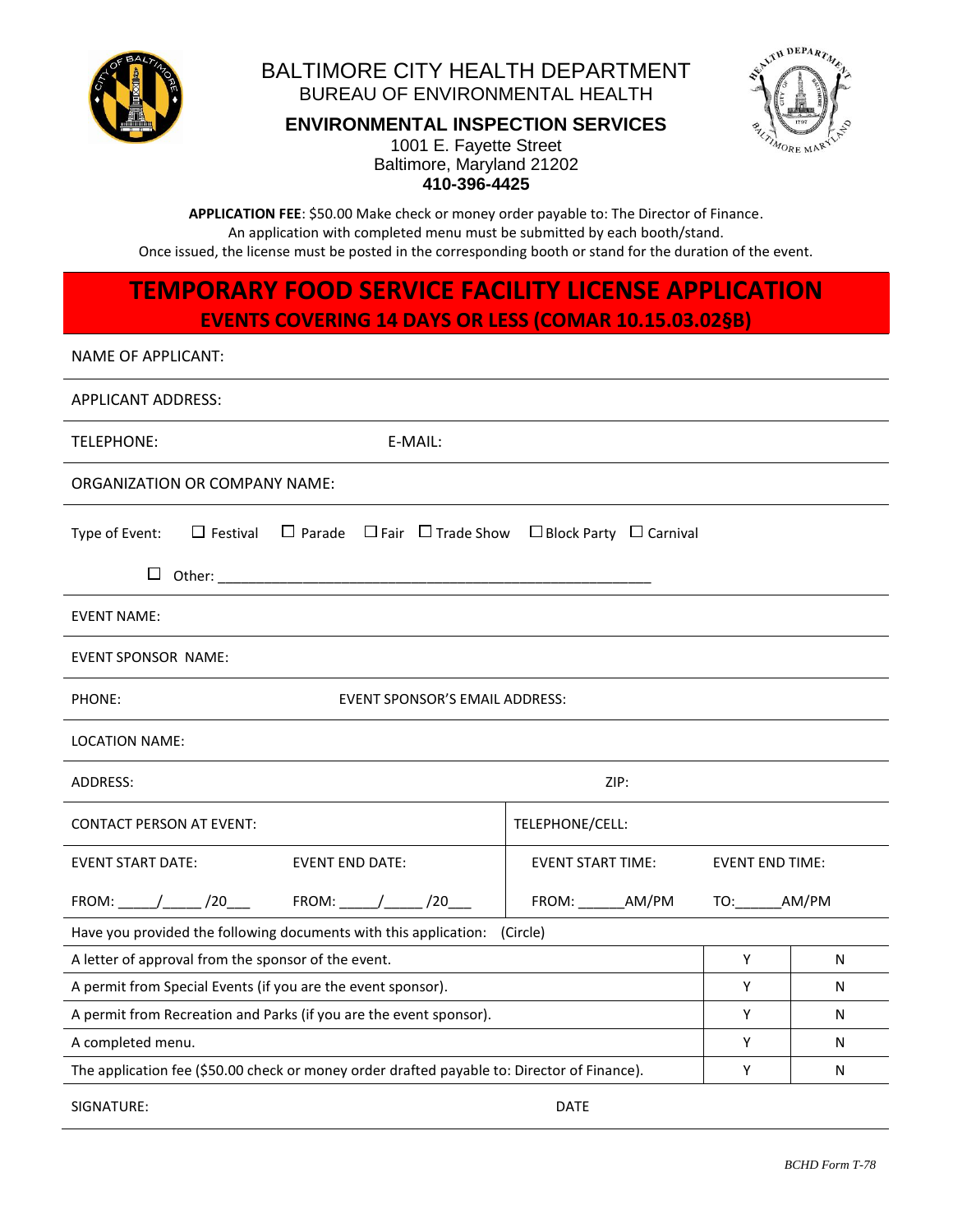APPLICANT NAME:

MY STALL/BOOTH NAME IS: *(complete only if name is different than your vendor name)*:

SPONSORING ORGANIZATION AND EVENT NAME:

# **MENU/PRODUCTS**

**Please list all foods to be served and all equipment to be used in your stall/booth. All foods must be from an approved source and prepared in a licensed food service facility. No foods may be prepared, cooked, or stored in your home (unless pre-approved by the State of Maryland).**

NAME OF FACILITY (if prepared off-site):

FACILITY ADDRESS:

| STREET                                      |                                      |                           | CITY/STATE | ZIP                                  |
|---------------------------------------------|--------------------------------------|---------------------------|------------|--------------------------------------|
| <b>Name/Description of Food or Beverage</b> | Prepared<br>Off-Site<br>(Circle One) |                           |            | <b>Equipment to Be Used at Stall</b> |
|                                             | $\mathbf Y$                          | $\boldsymbol{\mathsf{N}}$ |            |                                      |
|                                             | $\mathbf Y$                          | $\boldsymbol{\mathsf{N}}$ |            |                                      |
|                                             | $\mathbf Y$                          | $\boldsymbol{\mathsf{N}}$ |            |                                      |
|                                             | $\mathbf Y$                          | $\boldsymbol{\mathsf{N}}$ |            |                                      |
|                                             | $\mathbf Y$                          | $\boldsymbol{\mathsf{N}}$ |            |                                      |
|                                             | $\pmb{\mathsf{Y}}$                   | $\boldsymbol{\mathsf{N}}$ |            |                                      |
|                                             | $\mathbf Y$                          | $\boldsymbol{\mathsf{N}}$ |            |                                      |
|                                             | $\mathbf Y$                          | $\boldsymbol{\mathsf{N}}$ |            |                                      |
|                                             | $\mathbf Y$                          | $\boldsymbol{\mathsf{N}}$ |            |                                      |
|                                             | $\mathbf Y$                          | $\boldsymbol{\mathsf{N}}$ |            |                                      |
|                                             | $\mathbf Y$                          | $\boldsymbol{\mathsf{N}}$ |            |                                      |
|                                             | $\mathbf Y$                          | $\boldsymbol{\mathsf{N}}$ |            |                                      |
|                                             | $\mathbf Y$                          | $\boldsymbol{\mathsf{N}}$ |            |                                      |
|                                             | $\mathbf Y$                          | $\boldsymbol{\mathsf{N}}$ |            |                                      |
|                                             | Y                                    | $\boldsymbol{\mathsf{N}}$ |            |                                      |